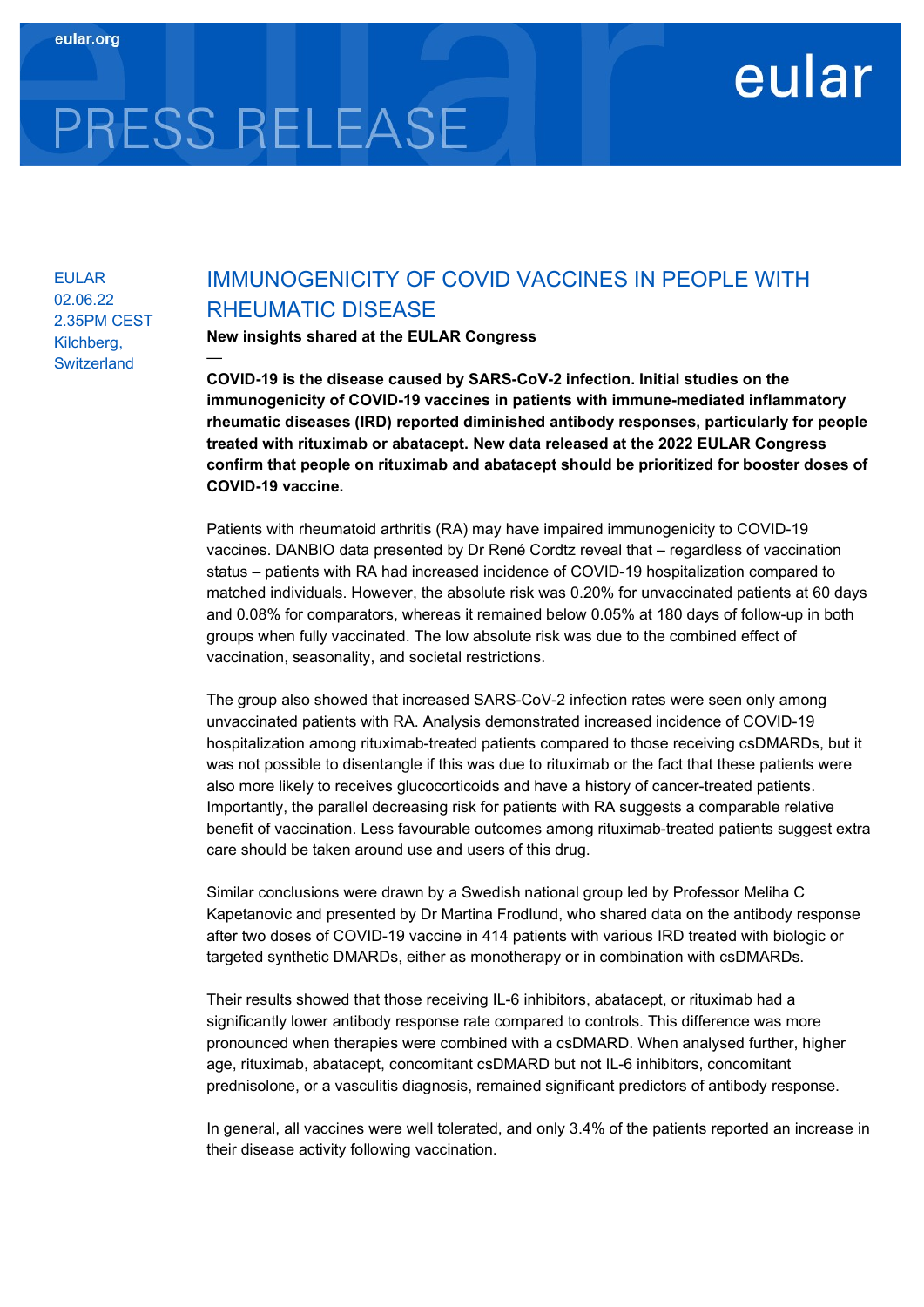In another session, Dr Ingrid Jyssum presented findings from the Nor-vaC study, assessing serological response and safety of a three-dose vaccination strategy in patients with immune mediated inflammatory diseases (IMID) on immunosuppressive therapy as compared to the standard two-dose vaccination offered to healthy controls.

After two doses, median anti-Spike antibody levels were significantly lower in patients than controls, but there were comparable levels following the third dose. One of the main factors associated with high antibody levels after the third dose was vaccine type. These findings were consistent across all diagnoses and treatment groups, supporting the implementation of a threedose vaccine regimen as standard in the IMID population.

#### Source

Cordtz R, et al. Incidence of COVID-19 infection and hospitalisation according to vaccination status and DMARD treatment in patients with rheumatoid arthritis. Presented at EULAR 2022; abstract OP0173.

Frodlund M, et al. The impact of immunomodulating treatment on the immunogenicity of COVID-19 vaccines in patients with immune-mediated inflammatory rheumatic diseases compared to healthy controls. Presented at EULAR 2022; abstract OP0172.

Jyssum I, et al. Serological response and safety of a three-dose SARS-CoV-2 vaccination strategy in patients with immune-mediated inflammatory diseases on immunosuppressive therapy. Presented at EULAR 2022; abstract OP0192.

### About EULAR

EULAR – the European Alliance of Associations for Rheumatology – is the European umbrella organisation representing scientific societies, health professional associations and organisations for people with rheumatic and musculoskeletal diseases (RMDs). EULAR aims to reduce the burden of RMDs on individuals and society and to improve the treatment, prevention and rehabilitation of RMDs. To this end, EULAR fosters excellence in education and research in the field of rheumatology. It promotes the translation of research advances into daily care and fights for the recognition of the needs of people with RMDs by the EU institutions through advocacy action.

#### About the EULAR European Congress of Rheumatology

Since its introduction in 2000, the annual EULAR European Congress of Rheumatology has become the primary platform for exchange of scientific and clinical information in Europe. It is also a renowned forum for interaction between medical doctors, scientists, people with arthritis/rheumatism, health professionals and representatives of the pharmaceutical industry worldwide. The EULAR congress is usually held in June in one of the major cities in Europe.

The scientific programme covers a wide range of topics on clinical innovations, clinical, translational and basic science. Meetings set up by associations of people with arthritis/rheumatism, health professionals and the health care industry complement the programme. The poster sessions, offering lively interaction between presenters and participants, are regarded by many as the heart of the congress.